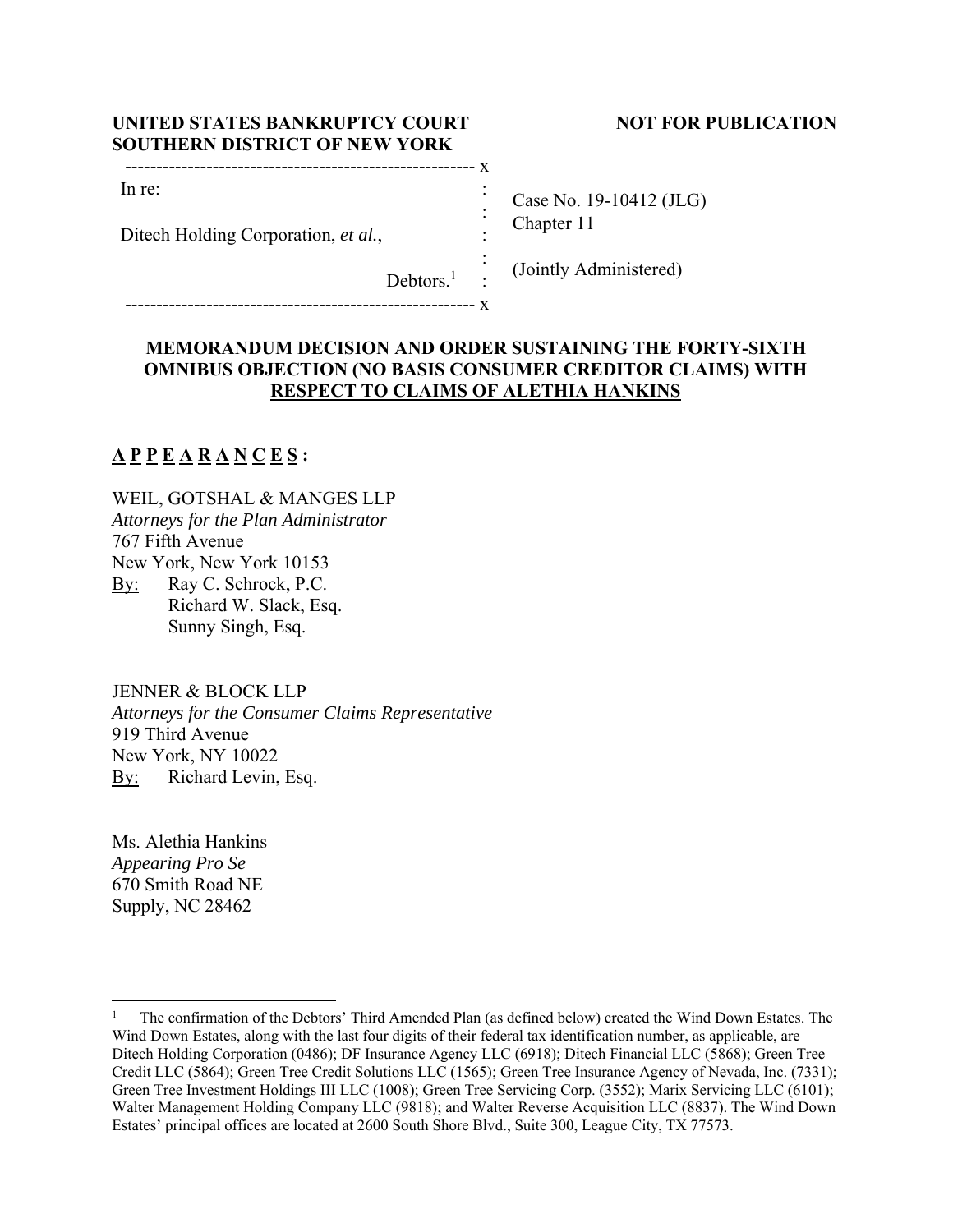## **HON. JAMES L. GARRITY, JR. U.S. BANKRUPTCY JUDGE**

# **Introduction**<sup>2</sup>

 Alethia Hankins (the "Claimant") filed Proofs of Claim Nos. 2740 and 21464 (collectively the "Claims") in these Chapter 11 Cases. They purport to assert unsecured claims against Ditech Financial LLC f/k/a Green Tree Servicing LLC ("Ditech") in the sums of \$5 million and \$24,000, respectively. In their Forty-Sixth Omnibus Claims Objection (the "Objection"), $3$  the Plan Administrator and the Consumer Claims Representative (collectively, the "Estate Representatives") seek to disallow and expunge the Claims on the grounds that they fail to state claims for relief against Ditech. The Claimant, appearing pro se, responded to the Objection (the "Response").<sup>4</sup> The Estate Representatives submitted a joint reply to the Response (the Reply"). $5$ 

Pursuant to the Claims Procedures Order,<sup>6</sup> the Court conducted a Sufficiency Hearing on the Claims, at which time counsel for the Estate Representatives and Claimant, acting pro se, were heard by the Court. The legal standard of review at a Sufficiency Hearing is equivalent to the standard applied to a motion to dismiss a complaint for failure to state a claim upon which

<sup>2</sup> Capitalized terms used but not otherwise defined herein shall have the meanings ascribed to them in the Forty-Sixth Omnibus Claims Objection and the Third Amended Plan. References to "ECF No. <sup>2</sup>" herein are to documents filed in the electronic docket in these jointly administered cases under Case  $\overline{No}$ . 19-10412 (the "Chapter" 11 Cases").

<sup>3</sup> *See* Forty-Sixth Omnibus Objection to Proofs of Claim (No Basis Consumer Creditor Claims) [ECF No. 2145].

<sup>4</sup> *See* Response of Alethia Hankins [ECF No. 2441].

<sup>5</sup> *See* Joint Reply of The Consumer Representative and Plan Administrator in Support of the Forty-Sixth Objection with Respect to Claim of Alethia Hankins (2740, 21464) [ECF No. 3539].

<sup>6</sup> *See* Order Approving (I) Claim Objection Procedures and (II) Claim Hearing Procedures [ECF No. 1632].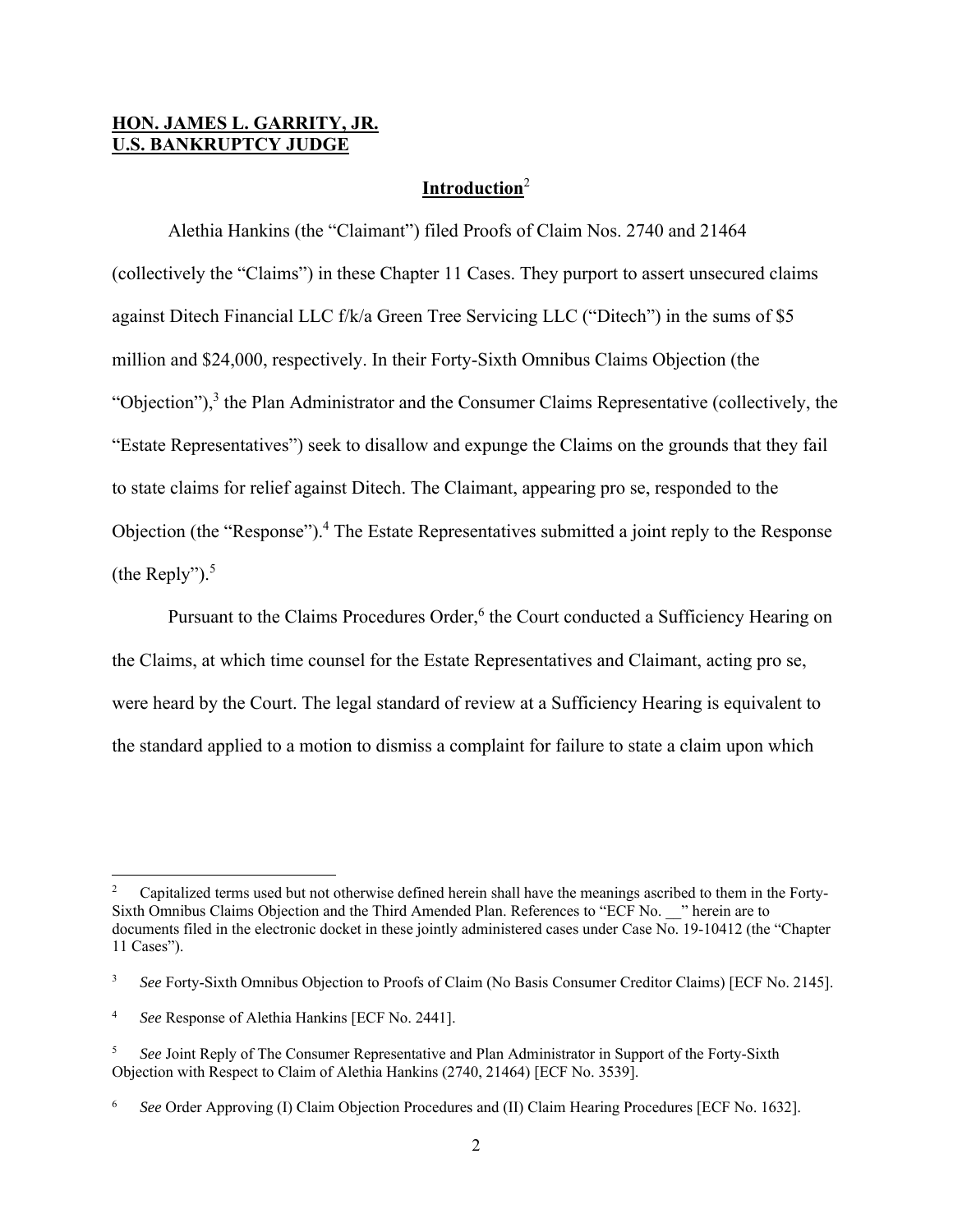relief may be granted under Rule 12(b)(6) of the Federal Rules of Civil Procedure ("Rule  $12(b)(6)$ ").<sup>7</sup> *See* Claims Procedures Order  $\mathcal{F}$  3(iv)(a).

 As explained below, accepting all factual allegations asserted by the pro se Claimant in support of the Claims as true, drawing all reasonable inferences in the Claimant's favor, and interpreting the Claims and the Claimant's Response to raise the strongest arguments that they suggest, the Claims fail to state plausible claims for relief against Ditech. Accordingly, the Court sustains the Objection and disallows and expunges the Claims.

#### **Jurisdiction**

 The Court has jurisdiction to consider this matter pursuant to 28 U.S.C. §§ 157 and 1334 and the Amended Standing Order of Referral of Cases to Bankruptcy Judges of the United States District Court for the Southern District of New York, dated January 31, 2012 (Preska, C.J.). This is a core proceeding pursuant to 28 U.S.C. § 157(b).

#### **Background**

 In 1997, Claimant executed a Manufactured Home Retail Installment Contract and Security Agreement (the "Loan") for the purchase of a manufactured home, i.e., a mobile home (the "Manufactured Home"). Reply ¶ 3. Green Tree Financing Corporation, now known as Ditech originated the Loan in the original principal balance of \$28,034. The Loan is secured by the Manufactured Home. *Id.* 

#### **The Chapter 11 Cases**

 On February 11, 2019 (the "Petition Date"), Ditech Holding Corporation (f/k/a Walter Investment Management Corp.) and certain of its affiliates ("Debtors") filed petitions for relief under chapter 11 of title 11 of the United States Code (the "Bankruptcy Code") in this Court.

<sup>7</sup> Rule 12(b)(6) is incorporated herein by Rule 7012 of the Federal Rules of Bankruptcy Procedure (the "Bankruptcy Rules").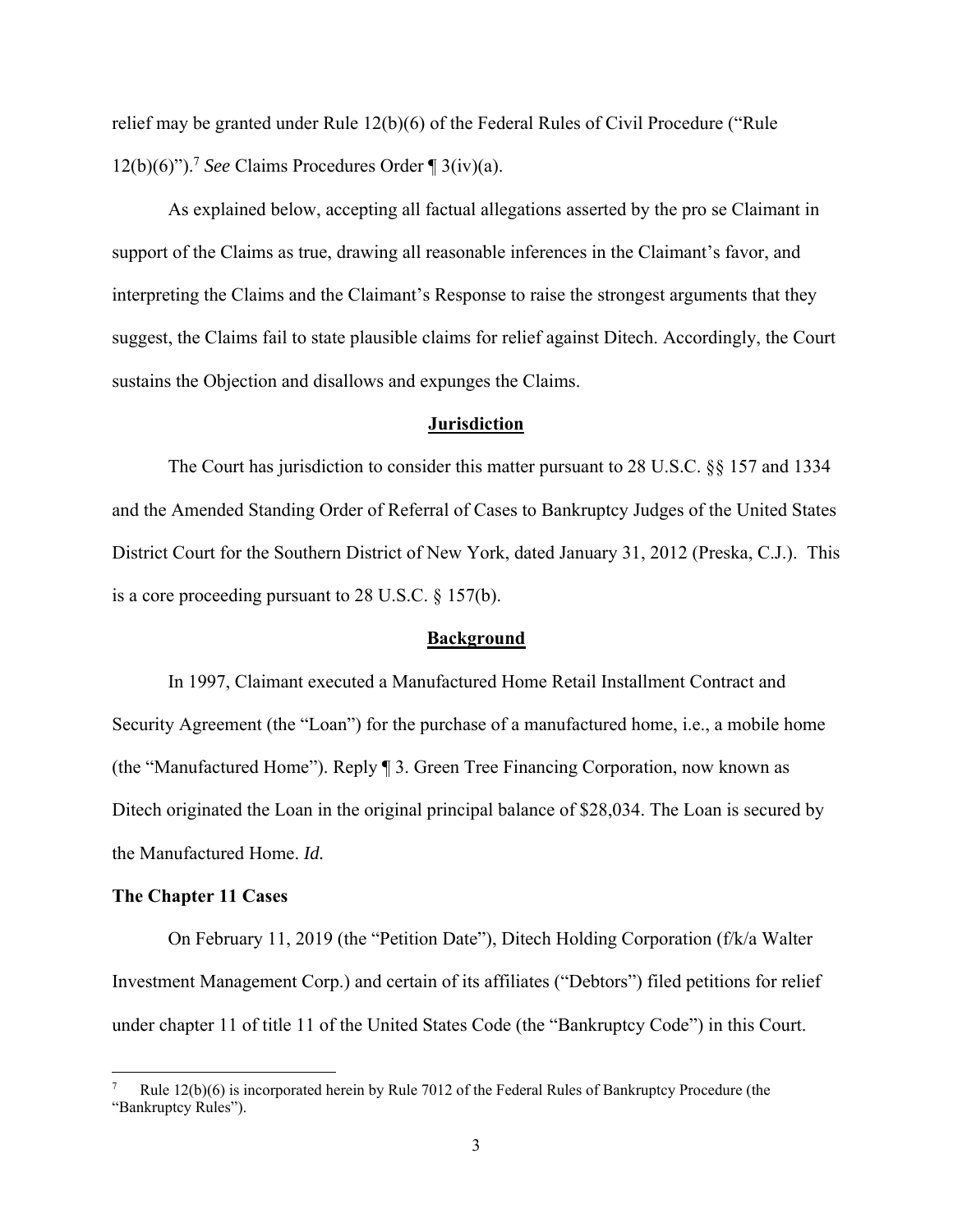The Debtors remained in possession of their business and assets as debtors and debtors in possession pursuant to sections 1107(a) and 1108 of the Bankruptcy Code. On February 22, 2019, the Court entered an order fixing April 1, 2019 at 5:00 p.m. (prevailing Eastern Time) as the deadline for each person or entity, not including governmental units (as defined in section 101(27) of the Bankruptcy Code) to file a proof of claim in the Debtors' Chapter 11 Cases (the "General Bar Date").<sup>8</sup> Thereafter, the Court extended the General Bar Date for consumer borrowers, twice, and ultimately to June 3, 2019 at 5:00 p.m. (prevailing Eastern Time) (the "Consumer Borrower Bar Date").<sup>9</sup>

On September 26, 2019, the Debtors confirmed their Third Amended Plan,  $^{10}$  and on September 30, 2019, that plan became effective.<sup>11</sup> The Plan Administrator is a fiduciary appointed under the Third Amended Plan who is charged with the duty of winding down, dissolving and liquidating the Wind Down Estates. *See* Third Amended Plan, Art. I, ¶¶ 1.130, 1.184, 1.186. The Consumer Claims Representative is a fiduciary appointed under the Third Amended Plan who is responsible for the reconciliation and resolution of Consumer Creditor Claims and distribution of funds to holders of Allowed Consumer Creditor Claims in accordance with the Third Amended Plan. *Id.,* Art. I, ¶ 1.41. Under the plan, the Plan Administrator, on behalf of each of the Wind Down Estates, is authorized to object to all Administrative Expense

<sup>8</sup> *See* Order Establishing Deadline for Filing Proofs of Claim and Approving the Form and Manner of Notice Thereof [ECF No. 90].

<sup>9</sup> *See* Order Further Extending General Bar Date for Filing Proofs of Claim for Consumer Borrowers *Nunc Pro Tunc* [ECF No. 496].

See Third Amended Joint Chapter 11 Plan of Ditech Holding Corporation and its Affiliated Debtors [ECF No. 1326] (the "Third Amended Plan"); Order Confirming Third Amended Joint Chapter 11 Plan of Ditech Holding Corporation and its Affiliated Debtors [ECF No. 1404].

<sup>&</sup>lt;sup>11</sup> Notice of (I) Entry of Order Confirming Third Amended Joint Chapter 11 Plan of Ditech Holding Corporation and its Affiliated Debtors, (II) Occurrence of Effective Date, and (III) Final Deadline for Filing Administrative Expense Claims [ECF No. 1449].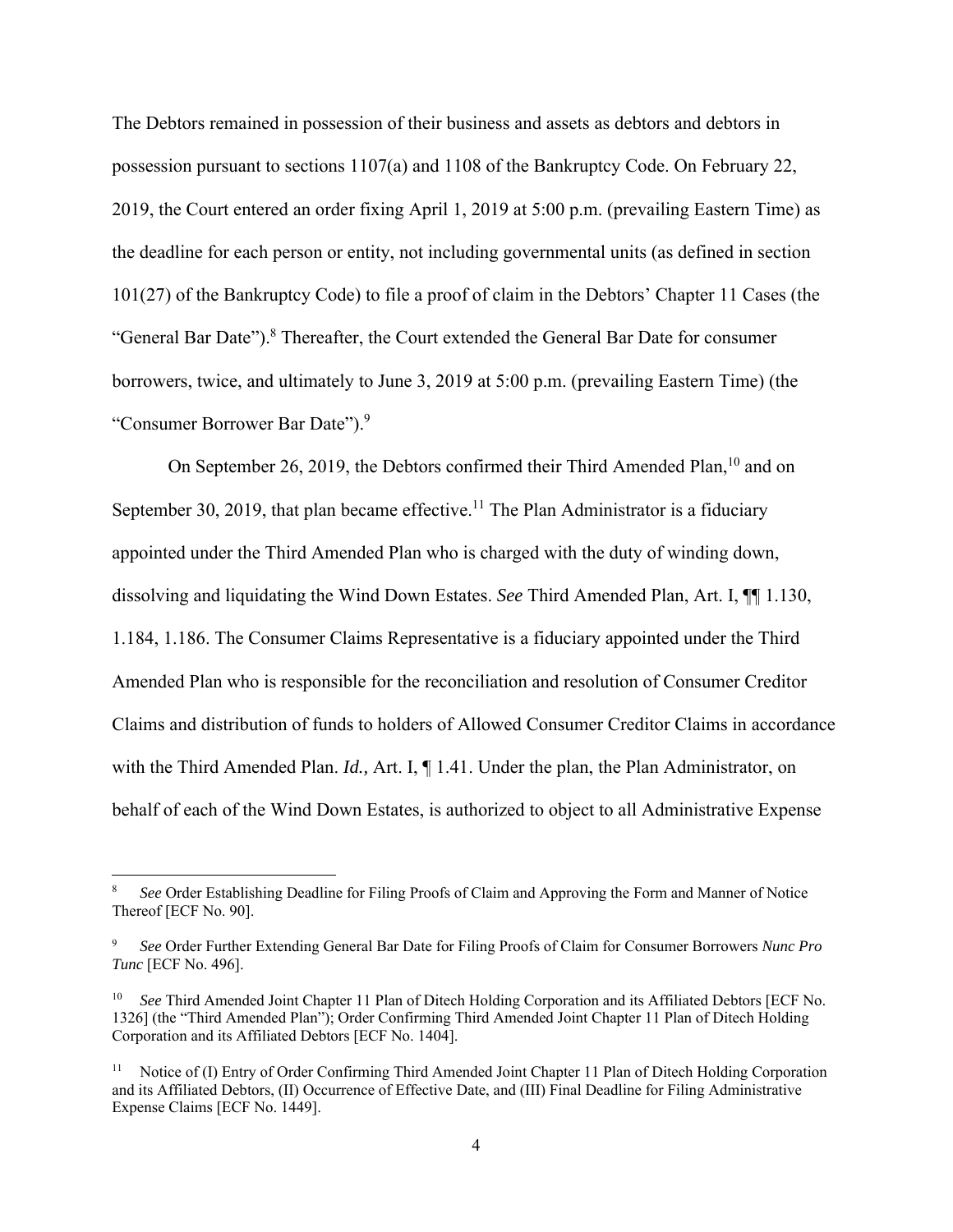Claims, Priority Tax Claims, Priority Non-Tax Claims, and Intercompany Claims; and the Consumer Claims Representative has the exclusive authority to object to all Consumer Creditor Claims. *See id.*, Art. VII, § 7.1.

#### **The Proof of Claim**

Claimant asserts that she received a loan modification from Ditech on her Loan in November 2018. She says that despite obtaining this modification, Ditech reported the account as delinquent to certain credit reporting agencies ("CRA"), noted the delinquency on her credit report, and sent her past due billing statements. Claim No. 2740 at 1; Claim No. 21464 at 4, 6, 10, 22.12 In May 2019, Claimant sent Ditech a letter that purported to be a "Notice of Error" under Real Estate Settlement Procedures Act, 12 U.S.C. §§ 2606, *et seq.* ("RESPA"). In that letter, Claimant disputed the purported status of the Loan and the notation on her credit report. Claim No. 21464 at 17-20; Claim No. 2740 at 16-19. Ditech investigated the claims and on June 4, 2019 sent a letter acknowledging that the delinquency on the account was in error and noting that they would correct the error. Claim No. 21464 at 12; Claim No. 2740 at 7. Thereafter, Ditech sent Claimant a notice informing her that she was behind in her mortgage payments and that Ditech had the right to commence foreclosure proceedings against the Manufactured Home. Claim No. 2740 at 8.

On April 25, 2019, Claimant filed Claim No. 21464 asserting an unsecured claim of \$24,000 based on alleged improper loan servicing and collection by Ditech. Claim No. 21464 at 1-2. Claimant attached various billing statements, correspondence with Ditech and financial information in support of the Claims. According to the documentation, the Loan was a "Manufactured Home Account." *See id.* at 22-23. On November 9, 2019, after the Consumer

<sup>12</sup> References herein to pages of the Claims and Responses are cited to the particular PDF page of the document.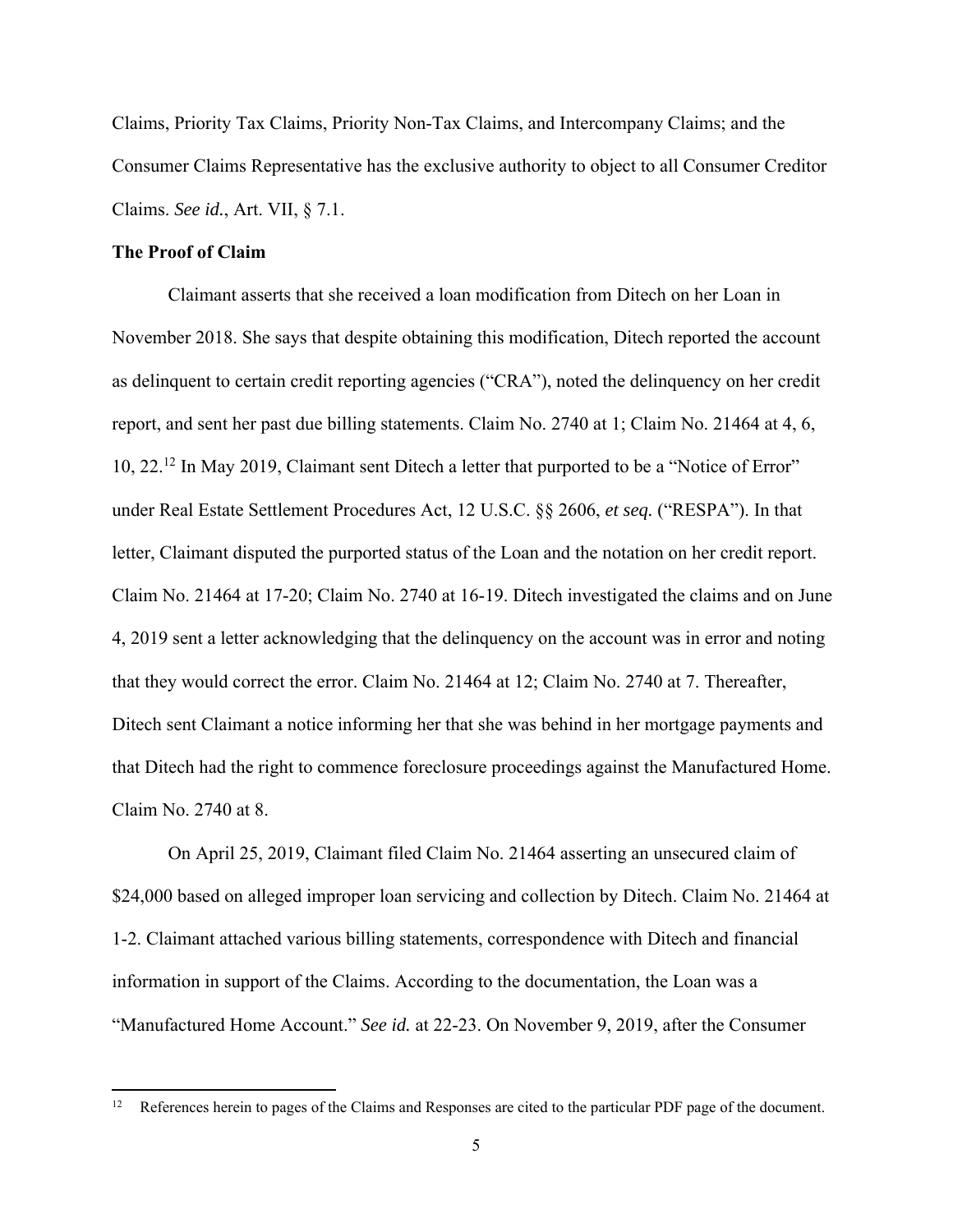Borrower Bar Date expired, Claimant filed Claim No. 2740. That claim is not supported by a Proof of Claim form. Rather, it attaches a narrative in which Claimant asserts a claim of \$5 million for damages that she allegedly suffered as a result of Ditech's false reports to the CRAs that she was delinquent on her loan payments. *See* Claim No. 2740 at 1. That narrative includes copies of correspondence between Claimant and Ditech, Claimant's redacted medical records and billing invoices from Ditech. The same supporting documentation attached to Claim No. 21464 was also attached to Claim No. 2740.

#### **Claims Procedures Order**

 On November 19, 2019, the Court entered the Claims Procedures Order. Under that order, the Estate Representatives are authorized to file Omnibus Objections seeking reduction, reclassification, or disallowance of claims on the grounds set forth in Bankruptcy Rule 3007(d) and additional grounds set forth in the Claims Procedures Order. *See* Claims Procedures Order ¶ 2(i)(a)-(h). A properly filed and served response to an Objection gives rise to a "Contested Claim" that will be resolved at a Claim Hearing. *Id.* ¶ 3(iv). The Estate Representatives have the option of scheduling the Claim Hearing as either a "Merits Hearing" or a "Sufficiency Hearing." *Id.*  $\mathbb{I}$  3(iv)(a),(b). A "Merits Hearing" is an evidentiary hearing on the merits of a Contested Claim. A "Sufficiency Hearing" is a non-evidentiary hearing to address whether the Contested Claim states a claim for relief against the Debtors. The legal standard of review that will be applied by the Court at a Sufficiency Hearing is equivalent to the standard applied by the Court upon a motion to dismiss for failure to state a claim upon which relief can be granted. *Id.* ¶  $3(iv)(a)$ .

6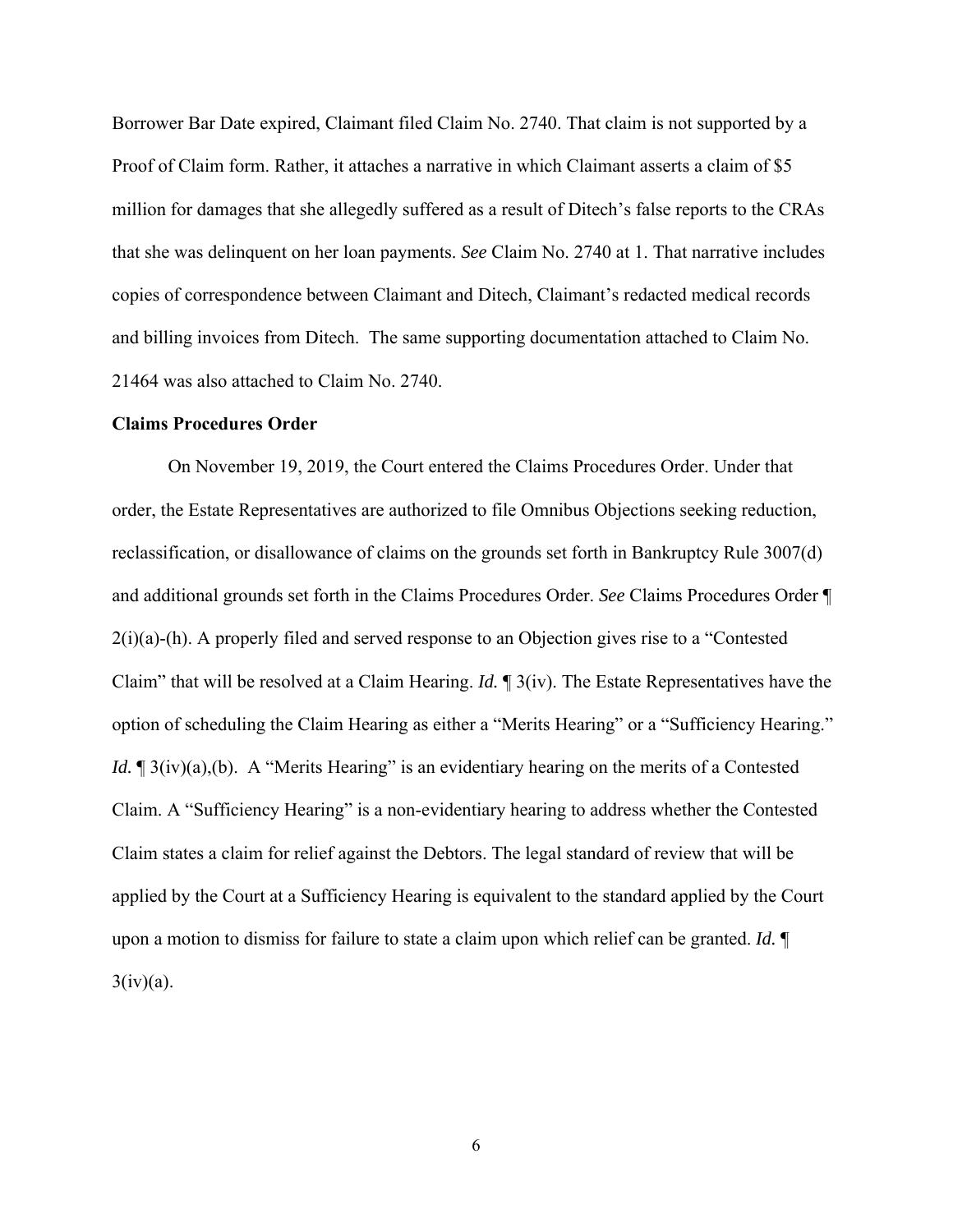## **The Objection**

 In the Objection, the Estate Representatives contend that the Court should disallow and expunge the Claims because they fail to state cognizable claims against Ditech. *See* Objection ¶ 13; Reply ¶¶ 19-28.

#### **Applicable Legal Standards**

 Under section 502(a) of the Bankruptcy Code, "a claim ... proof of which is filed under section 501 of this title, is deemed allowed, unless a party in interest ... objects." 11 U.S.C. § 502(a). The filing of a proof of claim constitutes "prima facie evidence of the validity and amount of a claim." Fed. R. Bank. P. 3001(f). If an objection refuting at least one of the claim's essential allegations is asserted, the claimant has the burden to demonstrate the validity of the claim. *See, e.g., Rozier v. Rescap Borrower Claims Tr. (In re Residential Capital, LLC)*, 15 Civ. 3248(KPF), 2016 WL 796860, at \*9 (S.D.N.Y. Feb. 22, 2016); *Hasson v. Motors Liquidation Co. (In re Motors Liquidation Co.)*, No. 09-50026, 2012 WL 1886755, at \*3 (S.D.N.Y. May 12, 2012); *In re Oneida Ltd.*, 400 B.R. 384, 389 (Bankr. S.D.N.Y. 2009), *aff'd sub nom. Peter J. Solomon Co., L.P. v. Oneida, Ltd.*, No. 09-cv-2229, 2010 WL 234827 (S.D.N.Y. Jan. 22, 2010). Section 502(b) sets forth the grounds for disallowing a properly filed proof of claim. *See* 11 U.S.C. § 502(b); *see also Travelers Cas. and Sur. Co. of Am. v. Pacific Gas and Elec. Co.,* 549 U.S. 443, 449 (2007) ("But even where a party in interest objects [to a claim], the court 'shall allow' the claim 'except to the extent that' the claim implicates any of the nine exceptions enumerated in § 502(b)").

 In filing the Objection, the Estate Representatives initiated a contested matter. *See* Fed. R. Bankr. P. 3007 advisory committee's note ("[t]he contested matter initiated by an objection to a claim is governed by Rule 9014. . ."). *See also In re Tender Loving Care Health Servs., Inc.*, 562 F.3d 158, 162 (2d Cir. 2009) (stating that "when a debtor files an objection to a claim, the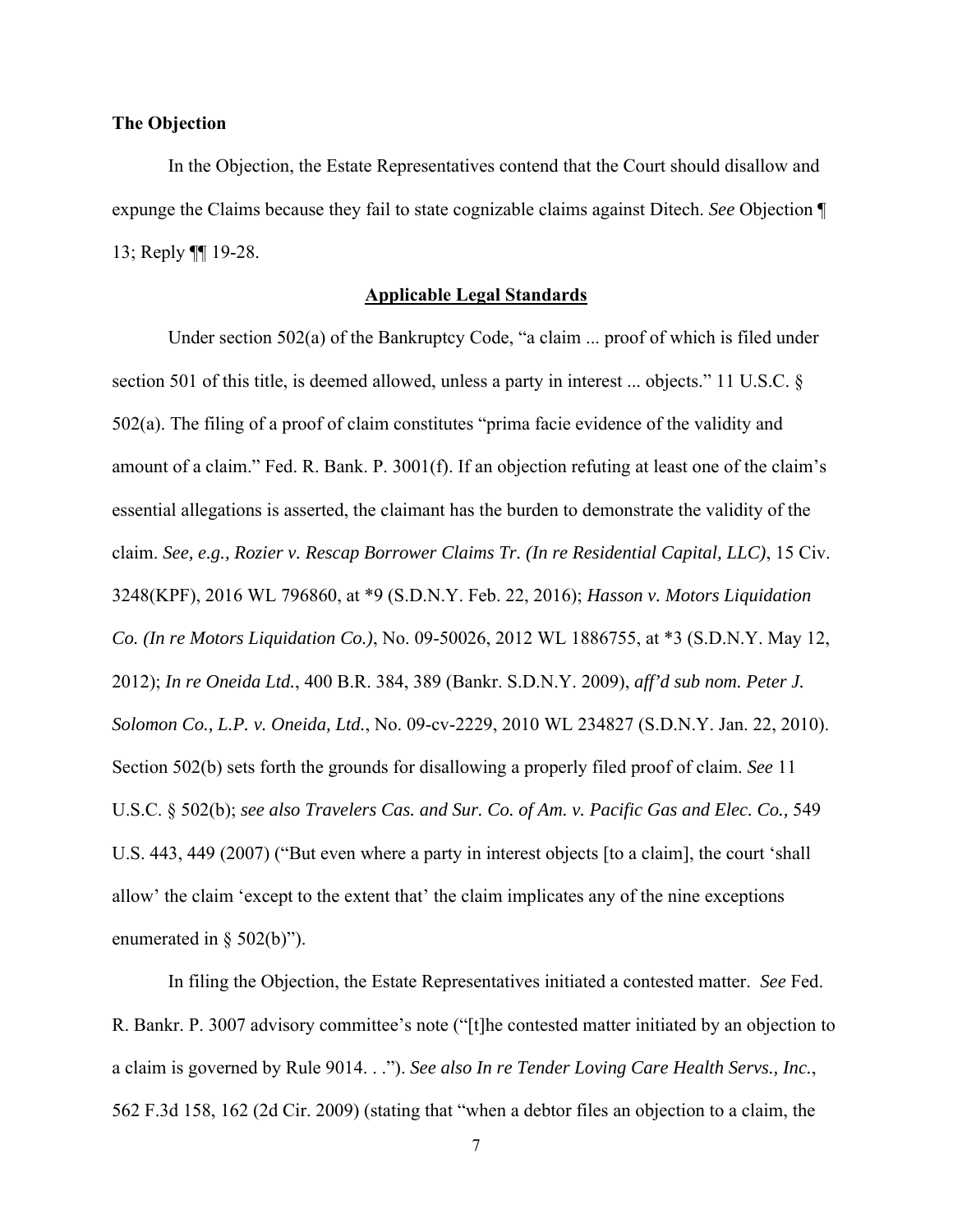objection has initiated a contested matter"). Bankruptcy Rule 9014 governs contested matters. The rule does not explicitly provide for the application of Bankruptcy Rule 7012. However, Bankruptcy Rule 9014 provides that a bankruptcy court "may at any stage in a particular matter direct that one or more of the other Rules in Part VII shall apply." Fed. R. Bankr. P. 9014. The Court did so here. Under the Claims Procedures Order, the legal standard of review the Court applies at a Sufficiency Hearing is equivalent to the standard applied by the Court under Rule 12(b)(6) on a motion to dismiss for failure to state a claim upon which relief could be granted. *See* Claims Procedure Order ¶ 3(iv)(a). *See also In re 20/20 Sport, Inc.*, 200 B.R. 972, 978 (Bankr. S.D.N.Y. 1996) ("In bankruptcy cases, courts have traditionally analogized a creditor's claim to a civil complaint [and] a trustee's objection to an answer. . . ").

 In applying Rule 12(b)(6) to the Claims, the Court assesses the sufficiency of the facts alleged in support of the Claims in light of the pleading requirements under Rule 8(a) of the Federal Rules of Civil Procedure.<sup>13</sup> Rule 8(a)(2) states that a claim for relief must contain "a short and plain statement of the claim showing that the pleader is entitled to relief[.]" Fed. R. Civ. P. 8(a)(2). To meet that standard, the Claims "must contain sufficient factual matter, accepted as true, to state a claim to relief that is plausible on its face." *Ashcroft v. Iqbal,* 556 U.S. 662, 678 (2009) ("*Iqbal*") (citations omitted); *accord Bell Atlantic Corp. v. Twombly,* 550 U.S. 544, 570 (2007) ("*Twombly*"). "A claim has facial plausibility when the plaintiff pleads factual content that allows the court to draw the reasonable inference that the defendant is liable for the misconduct alleged." *Iqbal*, 556 U.S. at 678; *accord Twombly*, 550 U.S. at 570. To satisfy Rule 12(b)(6), the "pleadings must create the possibility of a right to relief that is more than speculative." *Spool v. World Child Int'l Adoption Agency*, 520 F.3d 178, 183 (2d Cir. 2008)

<sup>&</sup>lt;sup>13</sup> Rule 8 is incorporated herein pursuant to Bankruptcy Rule 7008.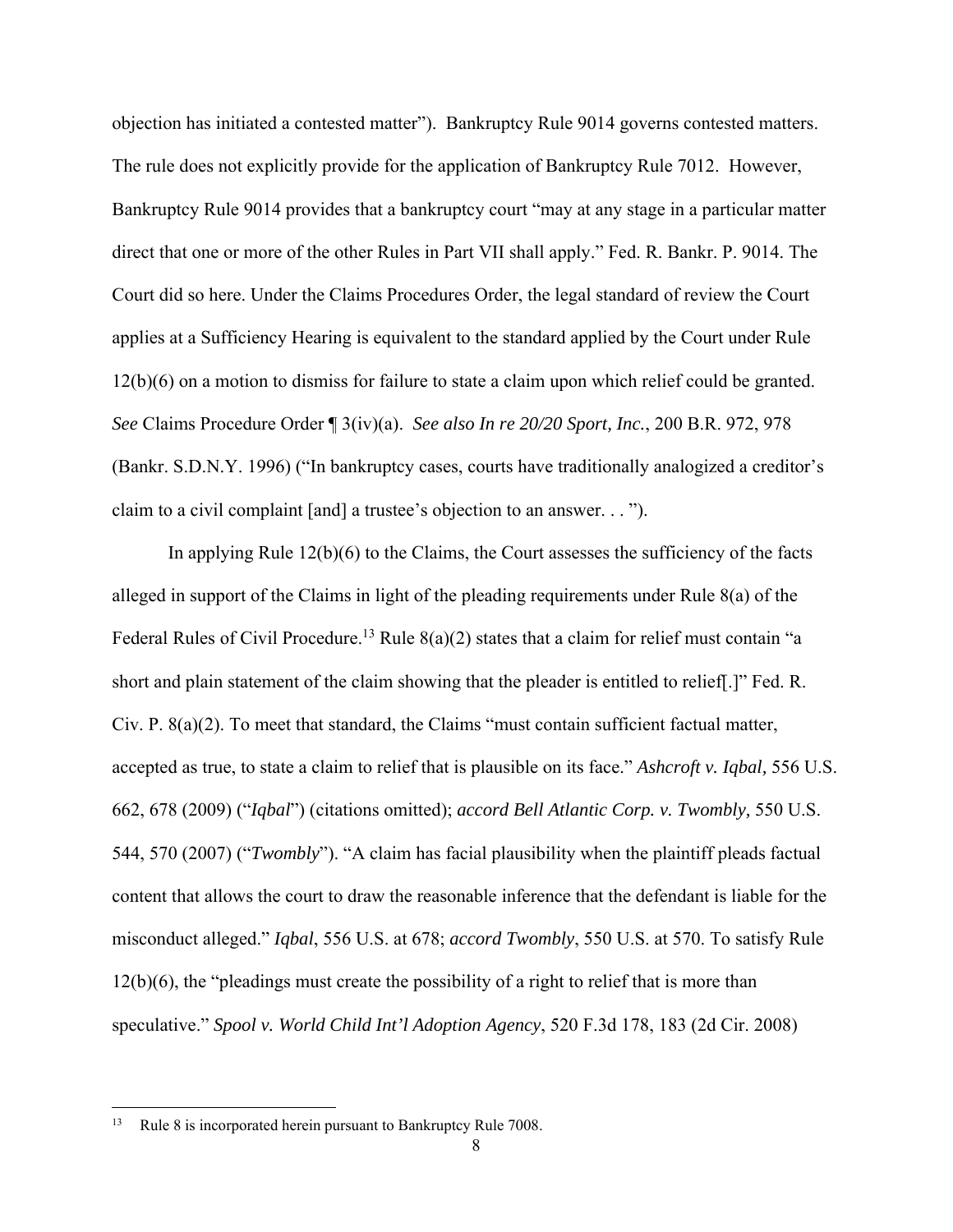(citation omitted). In considering whether that standard is met for a particular claim, the court must assume the truth of all material facts alleged in support of the claim and draw all reasonable inferences in the claimant's favor. *See ATSI Commc'ns, Inc. v. Shaar Fund, Ltd.*, 493 F.3d 87, 98 (2d Cir. 2007). However, the court "need not accord 'legal conclusions, deductions or opinions that are couched as factual allegations . . . a presumption of truthfulness.'" *Hunt v. Enzo Biochem, Inc.*, 530 F.Supp.2d 580, 591 (S.D.N.Y. 2008) (quoting *In re NYSE Specialists Sec. Litig.*, 503 F.3d 89, 95 (2d Cir. 2007)). In short, "[i]n ruling on a motion pursuant to Fed. R. Civ. P. 12(b)(6), the duty of a court is merely to assess the legal feasibility of the complaint, not to assay the weight of the evidence which might be offered in support thereof." *DiFolco v. MSNBC Cable L.L.C.*, 622 F.3d 104, 113 (2d Cir. 2010) (citation and internal quotation marks omitted). Where, as here, the Claimant is proceeding pro se, the Court will liberally construe the Claims, although the Claims must nonetheless be supported by specific and detailed factual allegations that provide a fair explanation for the basis of the Claims and the legal grounds for recovery against Ditech. *Kimber v. GMAC Mortgage, LLC (In re Residential Capital, LLC)*, 489 B.R. 489, 494 (Bankr. S.D.N.Y. 2013) (citing *Iwachiw v. New York City Bd. of Elections*, 126 Fed. Appx. 27, 29 (2d Cir. 2005)).

## **Discussion**

The essence of the Claims is that Ditech wrongfully reported inaccurate information about the status of the Loan to the CRAs. The Estate Representatives contend, and the Court finds that the Fair Credit Reporting Act ("FCRA"), 15 U.S.C. § 1681, *et seq.*, is applicable to the conduct at issue in the Claims.<sup>14</sup> The FCRA is a "comprehensive statutory scheme designed to regulate the consumer reporting industry." *Ross v. FDIC*, 625 F. 3d 808, 812 (4thCir. 2010). It

<sup>14</sup> By its terms, the FCRA preempts other common law claims related to credit reporting, such as defamation or negligence. 15 U.S.C. § 1681h(e), as well as other state laws regulating an information furnisher's duties. § 1681t(b)(1)(F); *see MacPherson v. JPMorgan Chase Bank, N.A*., 665 F.3d 45 (2d Cir. 2011).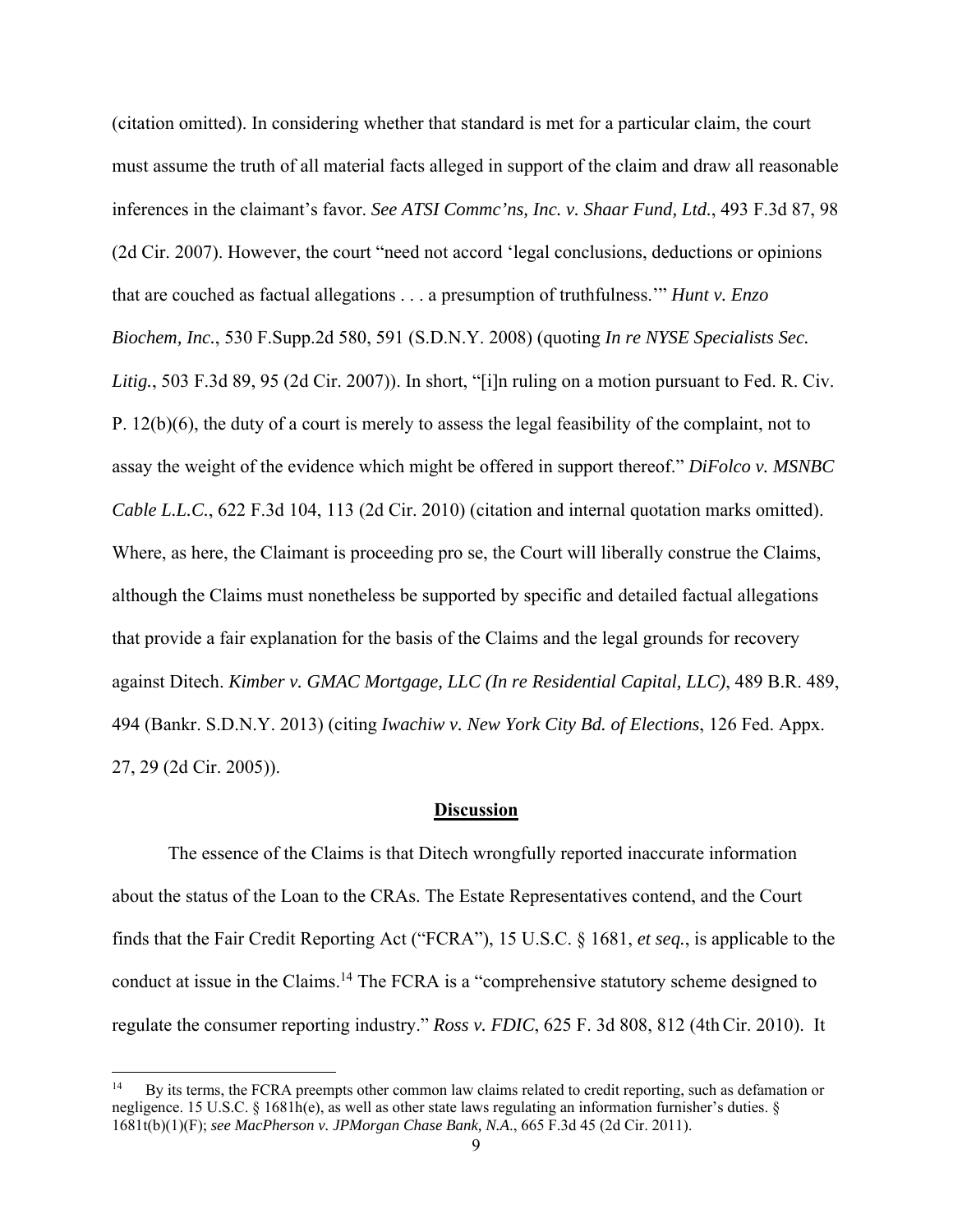governs the accuracy of credit reporting information on customers. Section 1681s-2 imposes duties on furnishers of information (like Ditech) to CRAs. Section 1681s-2(a) addresses the responsibilities of an information furnisher to provide accurate information to a CRA, and section 1681s-2(b) sets forth the duties of an information furnisher in the face of a dispute regarding the completeness or accuracy of a consumer's credit report. *See* § 1681s-2; *see also Sprague v. Salisbury Bank and Trust Company*, 969 F.3d 95, 98-99 (2d Cir. 2020) (discussing application of sections  $1681s-2(a) \& (b)$ .

Under section 1681s-2(a), information furnishers must refrain from knowingly reporting inaccurate information, *see* § 1681s–2(a)(1), and must correct any information they later discover to be inaccurate. *See* § 1681s–2(a)(2). The FCRA affords consumers the right to dispute any information reported to a credit reporting agency. *See* § 1681g(c)(1)(B)(iii). Moreover, in appropriate circumstances, a consumer may bring a civil cause of action against any person who willfully or negligently fails to comply with any requirement imposed under FCRA and, as appropriate, recover actual or statutory damages, punitive damages, costs, and attorney's fees. *See* § 1681n (civil liability for willful noncompliance); § 1681o (civil liability for negligent noncompliance). However, section 1681s-2(d) specifically limits enforcement of section 1681s-2(a) exclusively to federal agencies and officials and select state officials. *See* § 1681s-2(d). Accordingly, "the FCRA does not provide a private cause of action for violations of Section 1681s-2(a)." *Sprague v. Salisbury Bank and Trust Co*., 969 F.3d at 99 (citing § 1682s-2(d)). *Accord Longman v. Wachovia Bank, N.A.,* 702 F.3d 148, 151 (2d Cir. 2012) ("[T]he statute plainly restricts enforcement of  $\lceil \xi \rceil 681s-2(a)$  to federal and state authorities.").

Section 1681s-2(b) directs that after being notified that there is a dispute regarding the accuracy or completeness of a consumer creditor report, an information furnisher must take steps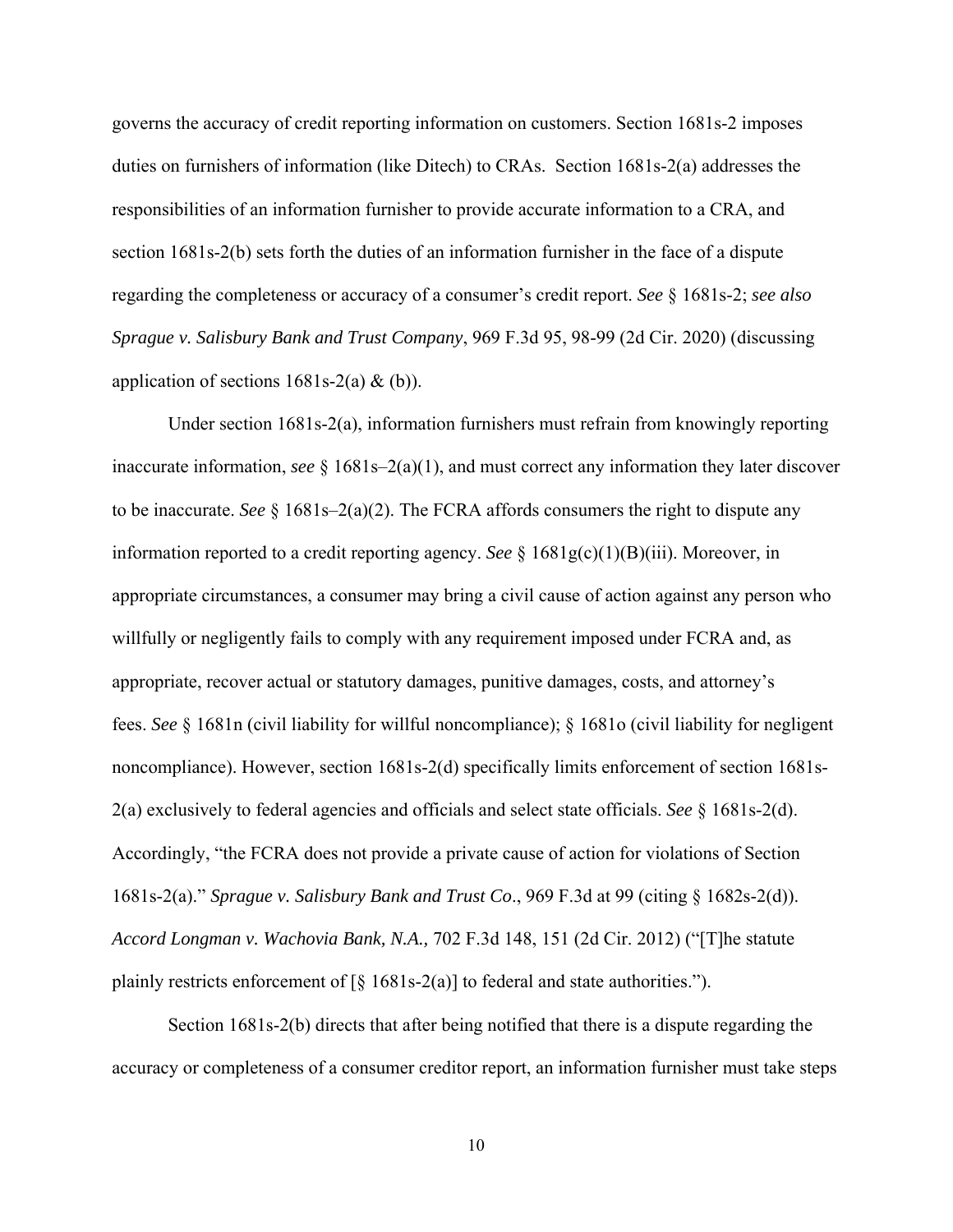to address the problem.15 That notice must come from a CRA, not the consumer. *See* § 1681i(a)(2) (providing that once a "consumer reporting agency receives notice of a dispute from any consumer. . . the agency shall provide notification of the dispute to any person who provided any item of information in dispute"); *see also Sprague v. Salisbury Bank and Trust Co.,* 969 F.3d at 99 ("The statute is clear that the notice triggering these duties [under section 1681s-2(b)] must come from a CRA, not the consumer."); *SimmsParris v. Countrywide Fin. Corp.*, 652 F.3d 355, 358 (3d Cir. 2011) ("Notice under § 1681i(a)(2) must be given by a credit reporting agency, and cannot come directly from the consumer."); *Gorman v. Wolpoff & Abramson, LLP*, 584 F.3d 1147, 1154 (9th Cir. 2009) ("[Section 1681s–2(b)] obligations are triggered upon notice of dispute—that is, when a person who furnished information to a CRA receives notice from the CRA that the consumer disputes the information." (internal quotation marks omitted)).

- (B) review all relevant information provided by the consumer reporting agency pursuant to section  $1681i(a)(2)$  of this title;
- (C) report the results of the investigation to the consumer reporting agency;

- (i) modify that item of information;
- (ii) delete that item of information; or
- (iii) permanently block the reporting of that item of information.

15 U.S.C. § 1681s-2(b).

Upon receipt of notice of a dispute regarding the completeness or accuracy of any information provided to a CRA, section 1681s-2(b) calls for the information furnisher to:

<sup>(</sup>A) conduct an investigation with respect to the disputed information;

<sup>(</sup>D) if the investigation finds that the information is incomplete or inaccurate, report those results to all other consumer reporting agencies to which the person furnished the information and that compile and maintain files on consumers on a nationwide basis; and

<sup>(</sup>E) if an item of information disputed by a consumer is found to be inaccurate or incomplete or cannot be verified after any reinvestigation under paragraph (1), for purposes of reporting to a consumer reporting agency only, as appropriate, based on the results of the reinvestigation promptly—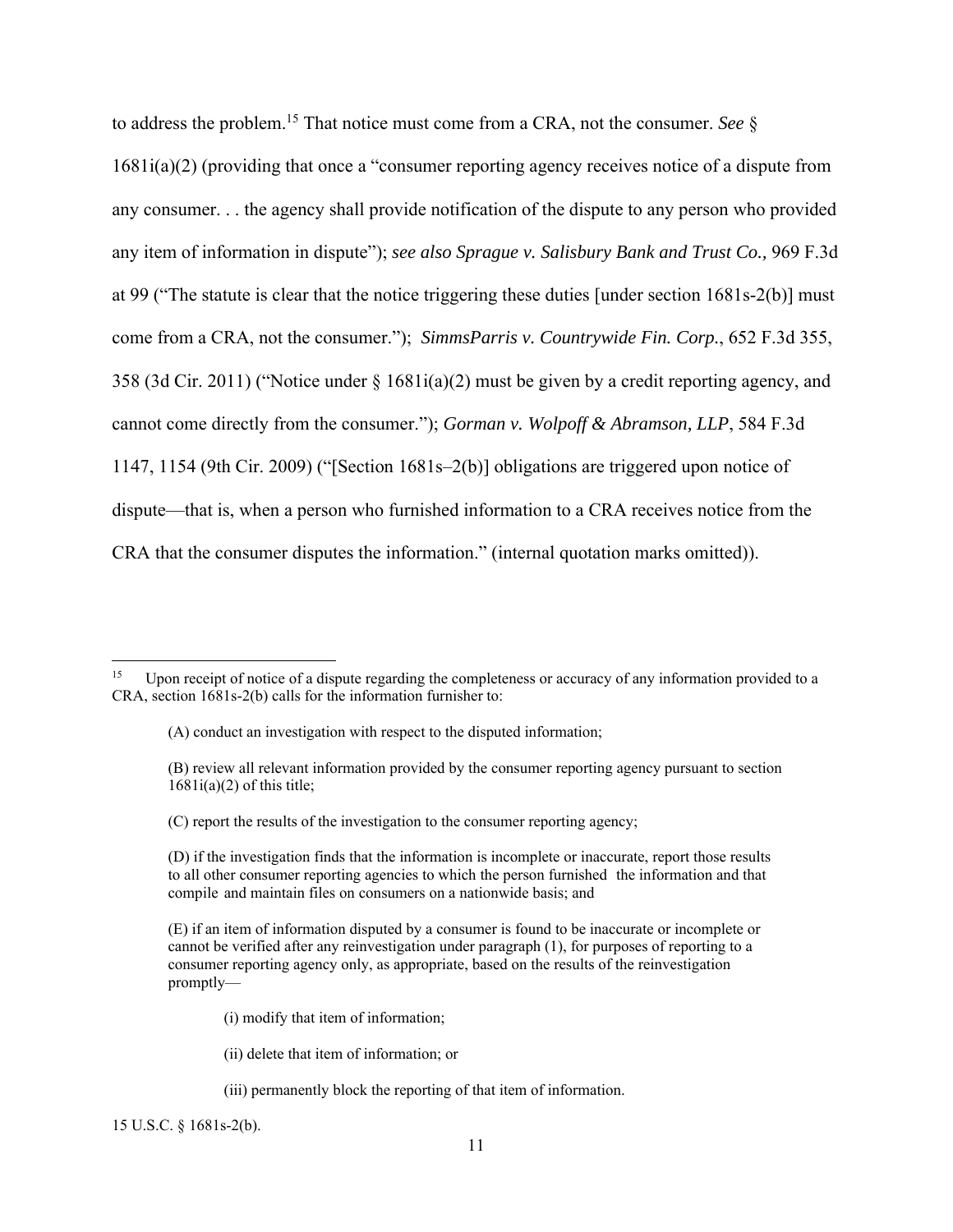The Claimant contends that on or about May 2, 2019, she submitted a dispute regarding the accuracy of the credit report to Ditech and that Ditech responded by correcting the inaccurate information. *See* Claim No. 21464, p. 12, 17-20; Claim No. 2740, p. 7, 16-19. Claimant does not allege she ever submitted a dispute to any CRA or that Ditech failed to conduct a reasonable investigation in response to a dispute communicated to it by a CRA. As a result, regardless of what she communicated directly to Ditech and how Ditech responded, Claimant has not stated a claim for relief under section 1681s-2(b). Without submitting a dispute to a CRA, Claimant has failed to state a claim for relief under section 1681s-2(b). *See Sprague v. Salisbury Bank & Tr. Co*., 969 F.3d at 99 ("Appellants do not even allege that they notified a CRA of the discrepancy. The Amended Complaint alleges only that, after receiving the Report, Sprague directly notified Salisbury of the Report's inaccuracy . . . This alone is insufficient to state a claim under Section 1681s-2(b)."); *Gorman v. Wolpoff & Abramson, LLP,* 584 F.3d 1147, 1154 (9th Cir. 2009) ("[N]otice of a dispute received directly from the consumer does not trigger furnishers' duties under [§ 1681s-2(b)]."); *Elmore v. N. Fork Bancorporation, Inc*., 325 F. Supp. 2d 336, 340 (S.D.N.Y. 2004) (noting that the terms of the statute are quite clear. "Even assuming the existence of a private right of action for violation of Section 1681s–2(b), that right of action exists only for violations post-dating the furnisher's receipt of a report from the credit reporting agency.").

 The Claimant also asserts that, by continuing to report her as delinquent under the Loan, after her loan modification, Ditech furnished false information to the CRAs. When construed in a light most favorable to the Claimant, at best, that allegation asserts a violation of section 1681s-2(a). It fails to state a claim for relief against Ditech because there is no private right of action under section 1681s-2(a). *See, e.g., Howard v. Mun. Credit Union*, No. 05 Civ. 7488(LAK), 2008 WL 782760, at \* 7 (S.D.N.Y. Mar. 25, 2008) (granting Rule 12(b)(6) motion to dismiss